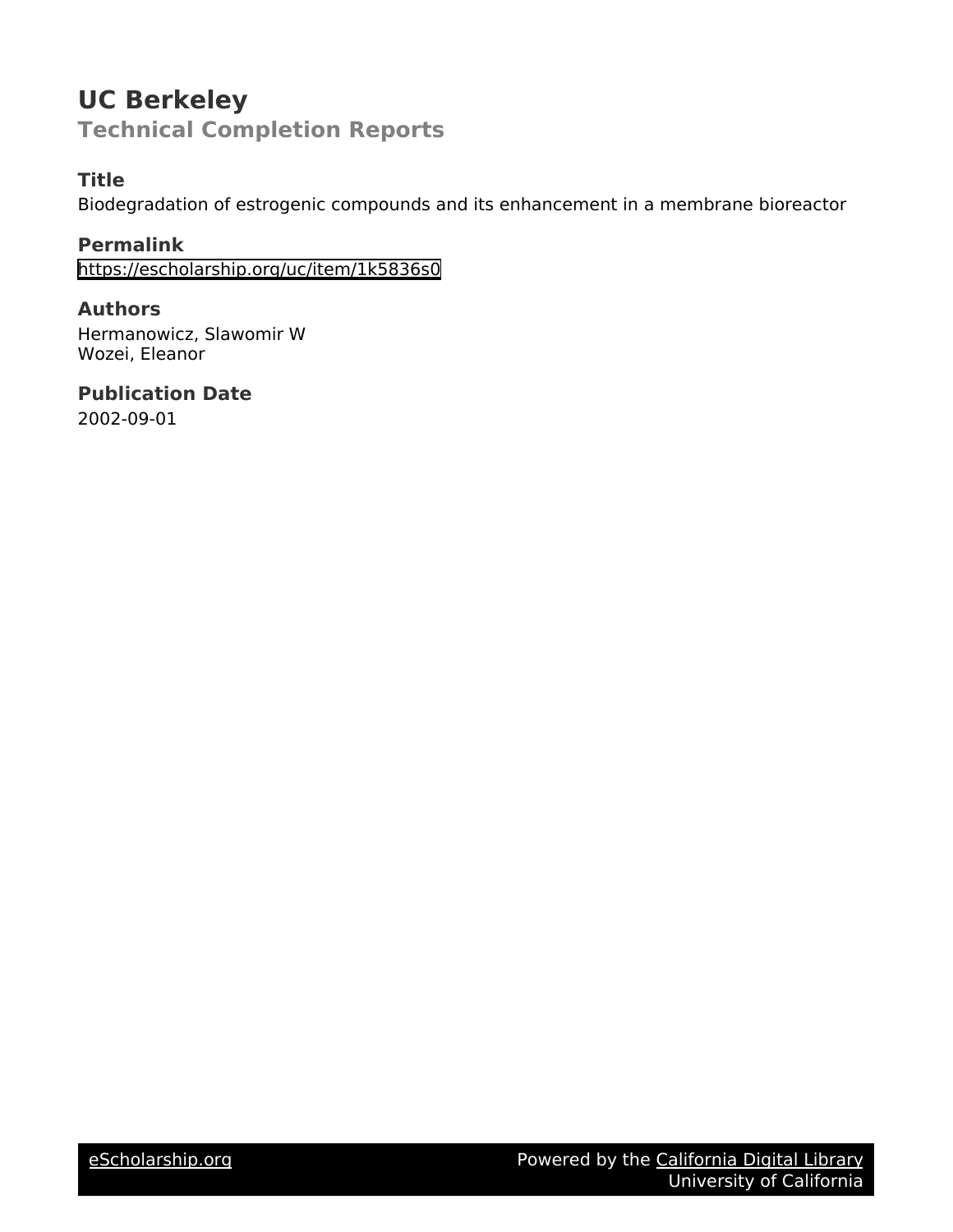## **UC CENTER FOR WATER RESOURCES TECHNICAL COMPLETION REPORT – September 2002 Project W-944**

*Biodegradation of Estrogenic Compounds and Its Enhancement in a Membrane Bioreactor –* **Research Category III, Water Quality**

Principal Investigator : Slawomir W. Hermanowicz, Dept. of Civil and Env. Eng., UC Berkeley Student Researcher : Eleanor Wozei, Dept. of Civil and Env. Eng., UC Berkeley

#### **Abstract**

In the project, we investigated enhancement removal of estrogenic activities in activated sludge. These activities are caused by natural and synthetic substances that mimic the effect of the human hormone estrogen and they potentially can disrupt the endocrine systems of exposed species and the reproductive systems of aquatic fauna. Human and animal wastes are a source of natural and synthetic estrogens to the environment since only a fraction is removed in conventional wastewater treatment. A yeast-based assay developed previously was modified to detect the estrogenic activity in wastewater samples. Using the assay, it was possible to quantify estrogenic activity in range equivalent to between approximately 100ng/L to 100µg/L of the female hormone 17- $\beta$  estradiol (E2), with sensitivity as low as 0.03ngE2/L. The assay is therefore sensitive to the concentrations of environmental estrogens typically found in wastewater and the new assay may be a useful tool for screening for estrogenic activity. Compared to existing chemical analytical methods, the new test is simpler and covers a wider range of compounds. This is important because by-products of some of the influent estrogens are also active estrogens. For example, E2 is metabolized to estrone and estriol, which are estrogenic. Monitoring the removal of only a few substances may underestimate the estrogenic properties of treatment plant effluents and solids disposed of into the environment. Further experiments were carried out to determine the removal of estrogenic activity from water. Results show that the presence of activated sludge enhances removal of total estrogenic activity by at least 40% within 10-15 days.

#### **Introduction and Problem Statement**

Estrogens are substances both natural and synthetic that mimic the effect of the female hormone estrogen in the body and impart estrogenic activity (Arnold *et al*., 1996; Routledge & Sumpter, 1996; Coldham *et al*., 1997). Because of this effect, they potentially can disrupt the endocrine system in the exposed aquatic species.

Since all mammals produce estrogens, human wastes are a major source of estrogens in the environment. These wastes are treated in wastewater treatment plants where some of the estrogens are removed, and the rest is discharged in the effluent or disposed with biosolids. Other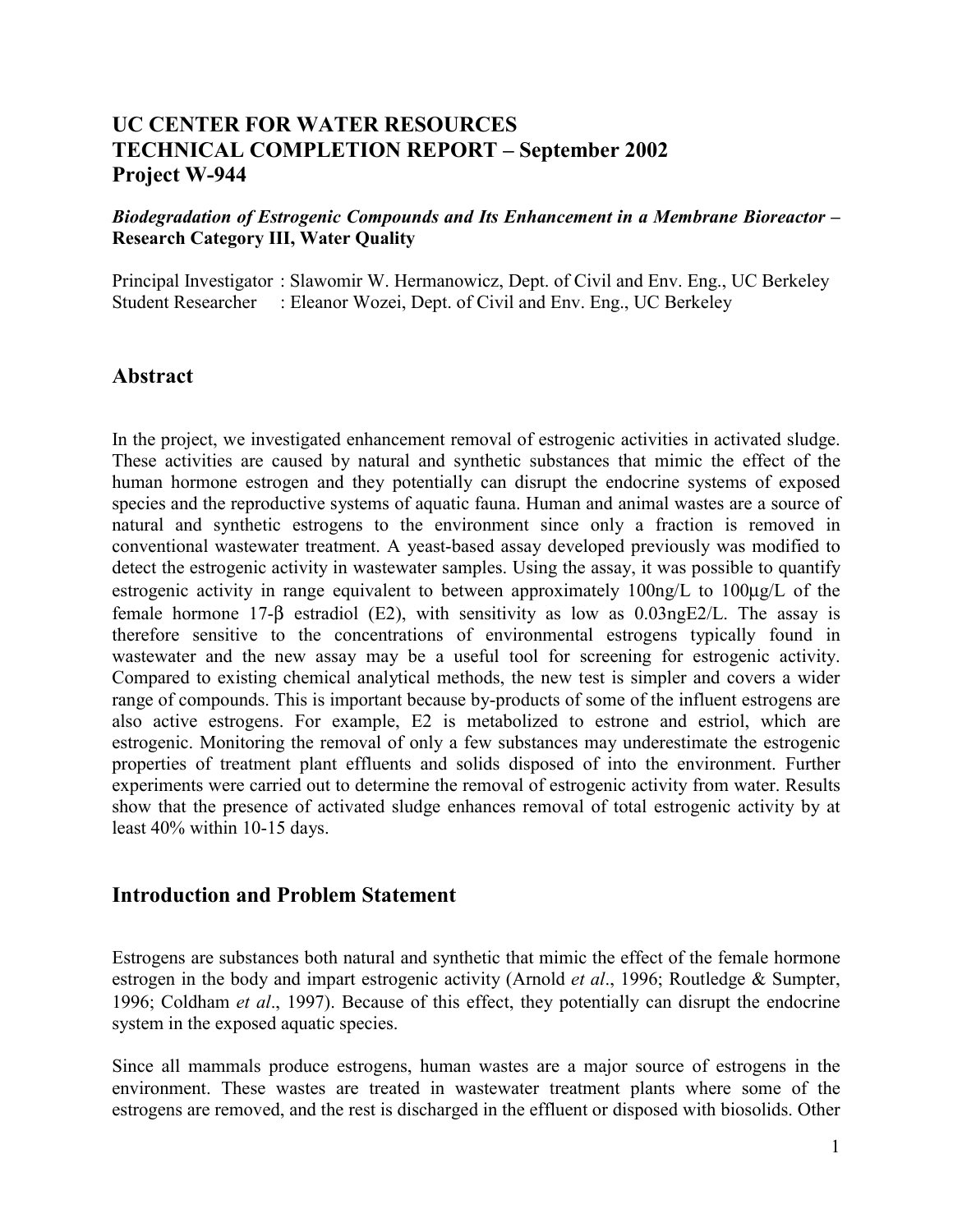sources of estrogenic compounds include birth control pills (Ternes *et al*., 1999; Johnson *et al*., 2000) and chemicals like detergents. It is important to be able to reduce their concentrations and it would be ideal if this can be achieved using available existing treatment processes.

# **Objectives**

The research objective was to determine if the removal of estrogenic activity was enhanced by the presence of activated sludge solids. A yeast-based assay protocol was developed and used to measure the estrogenic activity.

# **Experimental Procedures**

#### **Method – Yeast Estrogen Assay**

The yeast estrogen assay uses a liquid beta-galactosidase test to quantify rapidly estrogenic activity in a sample. The assay methodology is adapted from methods used by Klein, et al. (1994) and Coldham, et al. (1997). It provides means to measure colorimetrically the estrogenic activity in a sample. The method uses genetically modified yeast cells (*Saccharomyces cerevisiae*) which contain both the human estrogen receptor and the *lacZ* gene. The yeast was generously provided by Professor Didier Picard, University of Geneva. Beta-galactosidase is an enzyme encoded by the *lacZ* gene of the *lac*-operon. The enzyme hydrolyzes lactose into glucose and galactose. When the modified (recombinant) yeast cells are exposed to estrogen, the estrogen binds to the estrogen receptor (Picard, pers. comm.). The binding up-regulates the *lacZ* gene to produce beta-galactosidase. This allows the yeast cells to use lactose as a substrate. In the actual assay, a lactose analog, ortho-nitro-phenyl galactopyranoside (ONPG) is used because when hydrolyzed by beta-galactosidase it forms a yellow color due to production of ortho-nitrophenol. **Fig. 1** is a schematic representation of the assay. The yellow color can be measured with a spectrophotometer. Theoretically, the intensity of the yellow color is proportional to the concentration of ONPG hydrolyzed. It is therefore related to the enzyme activity expressed as a result of yeast exposure to estrogenic activities in the sample. A dose-response curve relating galactosidase enzyme activity to estradiol concentration is then used to give an estradiol equivalent measure of the estrogenic activity in wastewater and environmental samples.

#### **Assay Procedure and Standard Curve Development**

A standard dose response curve was generated for E2 concentration range from 0.03ng/L  $(10^{-13}M)$  to 30mg/L  $(10^{-4}M)$  – See Fig 2. To prepare standards, E2 was dissolved in denatured ethanol (EtOH) to give a stock solution with a concentration of  $10^{-2}$ M. This solution was further serially diluted 1:10 in EtOH to give E2 standards ranging from  $10^{-3}$ M to  $10^{-11}$ M. The standards were then diluted again 1:100 in a sterile organic feed solution to give standards from  $10^{-4}M$  to  $10^{-13}$ M. The final dilution was done using an organic feed solution rather than water to provide for the same matrix as the samples taken from activated sludge reactor.

A volume of 250µL of each standard in sludge feed was added to a glass culture tube containing 750µL of selective medium - with 50µM CuSO4 to induce estrogen receptor generation. An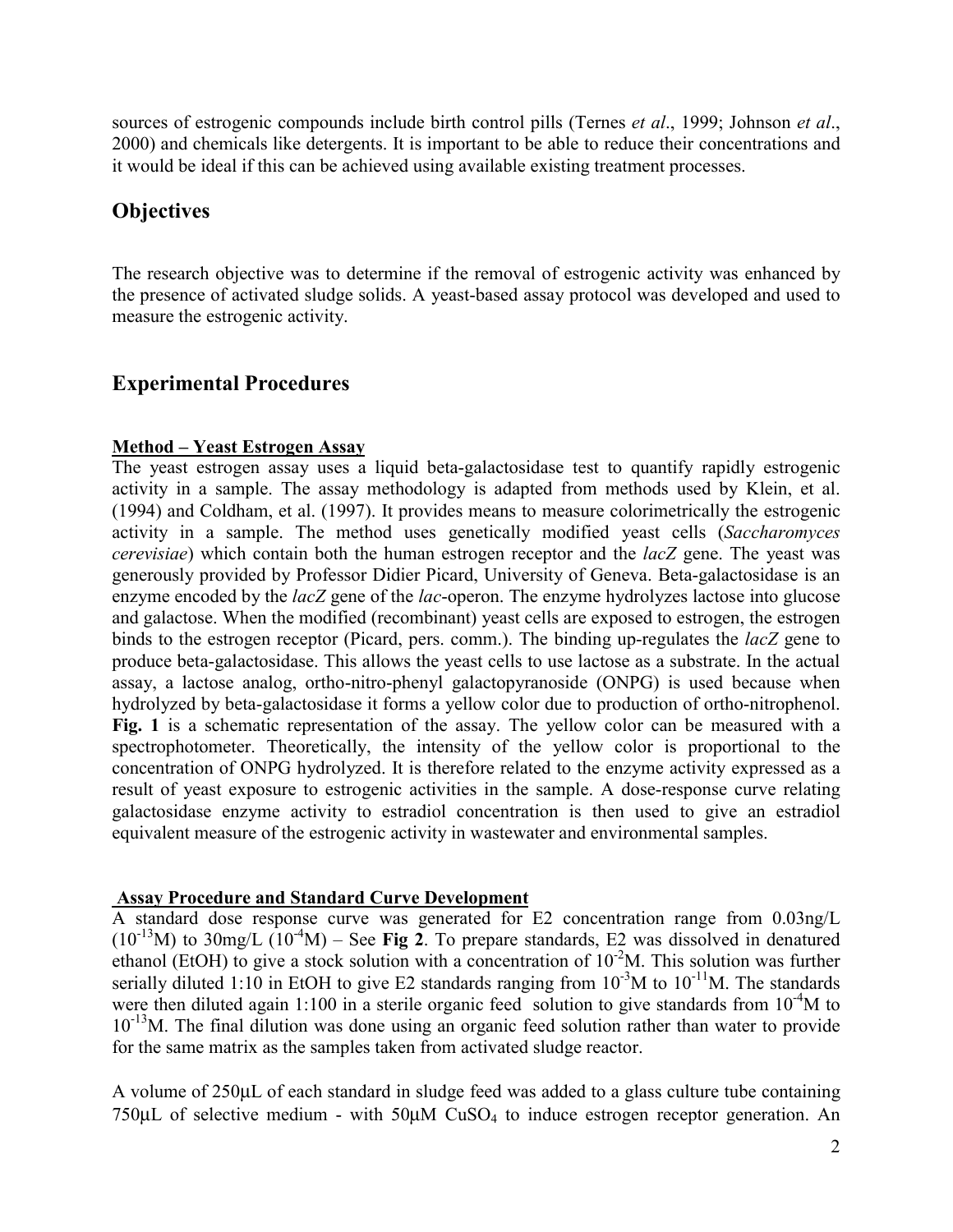inoculum of200µL yeast cell suspension in the selective medium was then added to give a final volume of 1.2mL (0.2%EtOH) and the mixture incubated at 30°C for 20hr.

After incubation, yeast cells were collected by centrifugation (3600rpm for 10min), the supernatant discarded, and the cells re-suspended in Z-buffer. A volume of 100 $\mu$ L of this cell suspension was added to a glass culture tube with 100 $\mu$ L ONPG in Z-buffer, 40 $\mu$ L chloroform, and 40µL SDS in a 30°C water bath and incubated for 6min. The reaction was stopped with 1mL  $Na<sub>2</sub>CO<sub>3</sub>$ , the cell debris removed by centrifugation, and the yellow color absorbance of the supernatant measured at 420nm using a spectrophotometer.

The absorbance readings from the assayed samples were converted into enzyme activities and then E2-equivalent concentrations as follows. The amount of ONP produced before the assay reaction is stopped is measured as yellow color absorbance at  $420$ nm  $(A_{420})$ . According to the Lambert-Beer law if the product formation is proportional to measured color development then the measured absorbance is related to the concentration of product by the equation,

 $A = \varepsilon$ . C. L.

where

 $A = **absorbance**$ 

 $\epsilon$  = molar extinction coefficient

 $C =$  concentration of ONP in  $\mu$ mol/L

 $L =$  length of light path in cm

Since excess substrate (ONPG) was used in the assay, stopping the assay at T=6min ensured that enzyme activity was maximal and the absorbance was linearly proportional to the concentration of yellow product (ONP). The optimum assay duration was determined in separate experiments.

For ONP, 1µmol ONP has an absorbance of 4.5 at 420nm in a 1cm cuvette (MIC 328, 2001). Then, with some rearranging, the units of beta-galactosidase activity (normalized for cell density of yeast culture) are

$$
Activity = \frac{A_{420} V_{TOT}}{\varepsilon L T V_{\gamma_{WS}} A_{630}} \qquad \qquad [\mu mol mL^{-1} \ min^{-1}]
$$

where for each reaction tube:

 $A_{420}$  = absorbance of ONP product measured at 420nm

- $A_{630}$  = absorbance (optical density) of yeast cell culture measured at 630nm
- $V_{\text{TOT}}$  = volume of stopped reaction mixture [mL]
- $V_{\text{YWS}}$  = volume of yeast cell culture used [mL]

 $T =$  time between addition of yeast culture to substrate and stopping with 1M Na<sub>2</sub>CO<sub>3</sub> [min]

The activities from an assay of the standards were then plotted against E2 concentration as shown in the standard curve (See **Fig 2**). Activities from sample assays could then be converted into an E2-equivalent concentration by linear interpolation from the standard curve.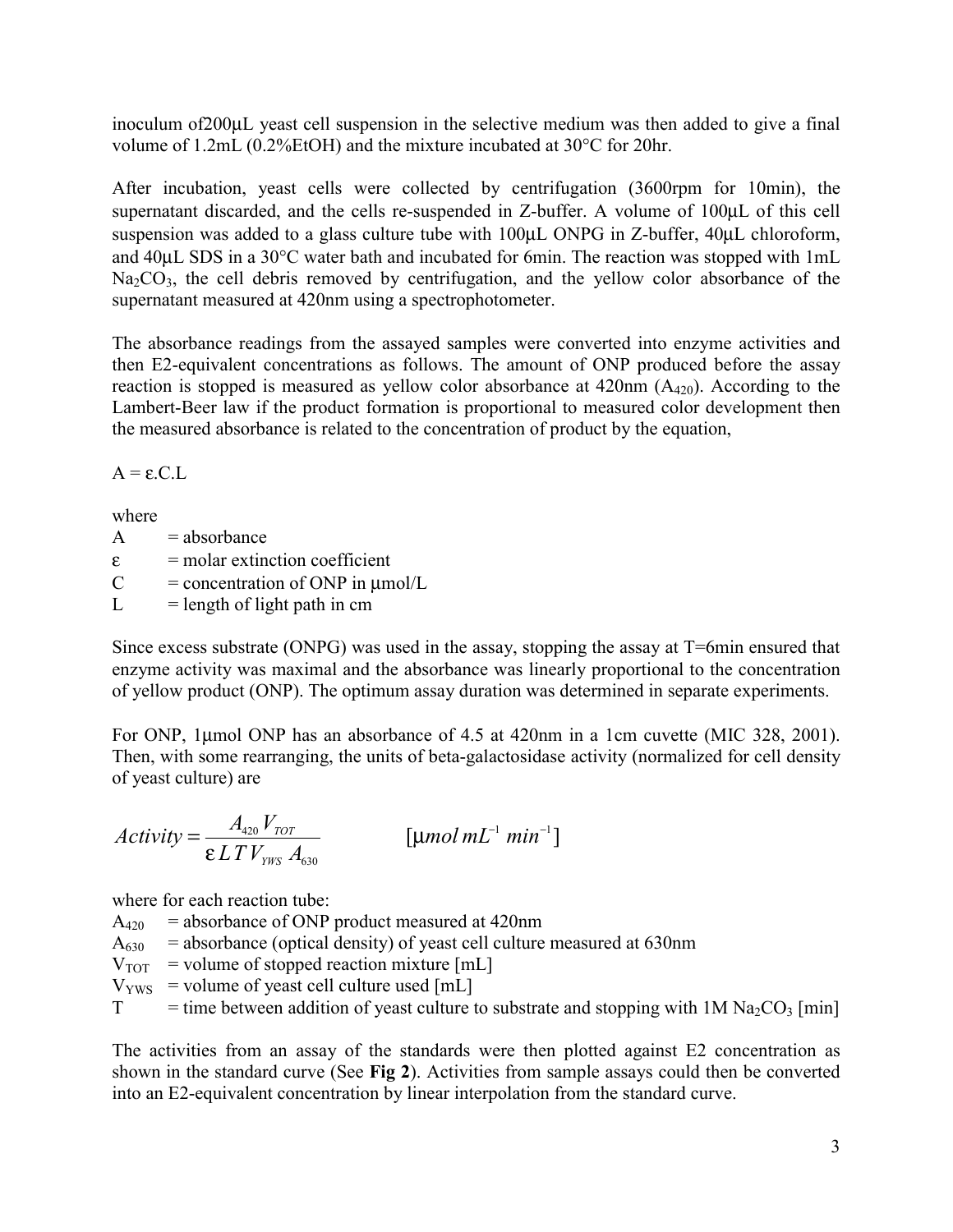Special care must be exercised in preparation of reagents and labware. All glassware used in the experiments was baked at 400°C or greater for 3hours to remove organics. Plastic containers and pipette tips were washed with ethanol before use.

#### **Experimental Setup**

#### Experiment A: Kinetics of Estrogenic Activity Removal

Batch experiments were set up with 100mL activated sludge in 250mL glass flasks. The sludge experiments were spiked with E2 standards to give final E2 concentrations of 20mg/L, 100µg/L and 100ng/L. In one set of flasks the content was mixed continuously (mixed test) while the other was allowed to stand (static test). Controls with no E2 and no sludge were included.

Samples (2mL volume) were collected in 10x75mm baked borosilicate glass culture tubes from each flask over a period of at least 15days. The tubes were then covered with parafilm and frozen so that the entire 15day set could be analyzed at the same time. Before analysis, the samples were defrosted in the refrigerator. Sludge solids were separated out by centrifugation at 3600rpm for 10min, and only supernatant was used in the assay.

An aliquot of 250µL from each sample was incubated with 200µL yeast cells suspension and 750µL selective medium with 50µm CuSO4 for 20hr at 30°C and then assayed in the same way as the standards.

#### Experiment B: Estrogenic Activity Removal by Acclimated Biomass

Since it is possible that microorganisms may develop higher transformation activities after exposure to E2, the removal of estrogenic activities by the biomass previously exposed to E2 was also evaluated. The sludge from Experiment A was re-spiked with the same concentration of E2 and estrogenic activity remaining determined over an additional 15day period following the same protocol.

#### Experiment C: Estrogenic Activity Associated with Activated Sludge Biosolids

Since estrogenic compounds show high affinity for solids (as evidenced by their high octanolwater partition coefficient), a set of experiments was devised to evaluate the kinetics of estrogenic activities associated with liquid and solid phases in activated sludge. In batch experiments, biomass from an activated sludge reactor was spiked with different concentrations of E2, similarly to Experiment A. However, sampling was more frequent and samples were separated into solid and liquid phases. Samples with volume of 2mL were collected before adding E2, within 60 seconds after adding E2, then every 5-10min for 1 hour. Immediately after collection, the samples were then centrifuged (3600 rpm for 10min) to separate the solid and aqueous phases. The aqueous phase was decanted into another tube and estrogenic activity evaluated like in the samples from Experiment A. The remaining solid phase was treated with 200µL of chloroform – both to inactivate the microorganisms and to dissolve and concentrate preferentially E2 from the solids  $(x10)$ . An aliquot of 100 $\mu$ L of the chloroform-dissolved E2 was transferred to a clean culture tube and the chloroform evaporated at 40°C. The E2 coating the tubes was re-dissolved in 250µL of selective medium for analysis in the assay as described previously.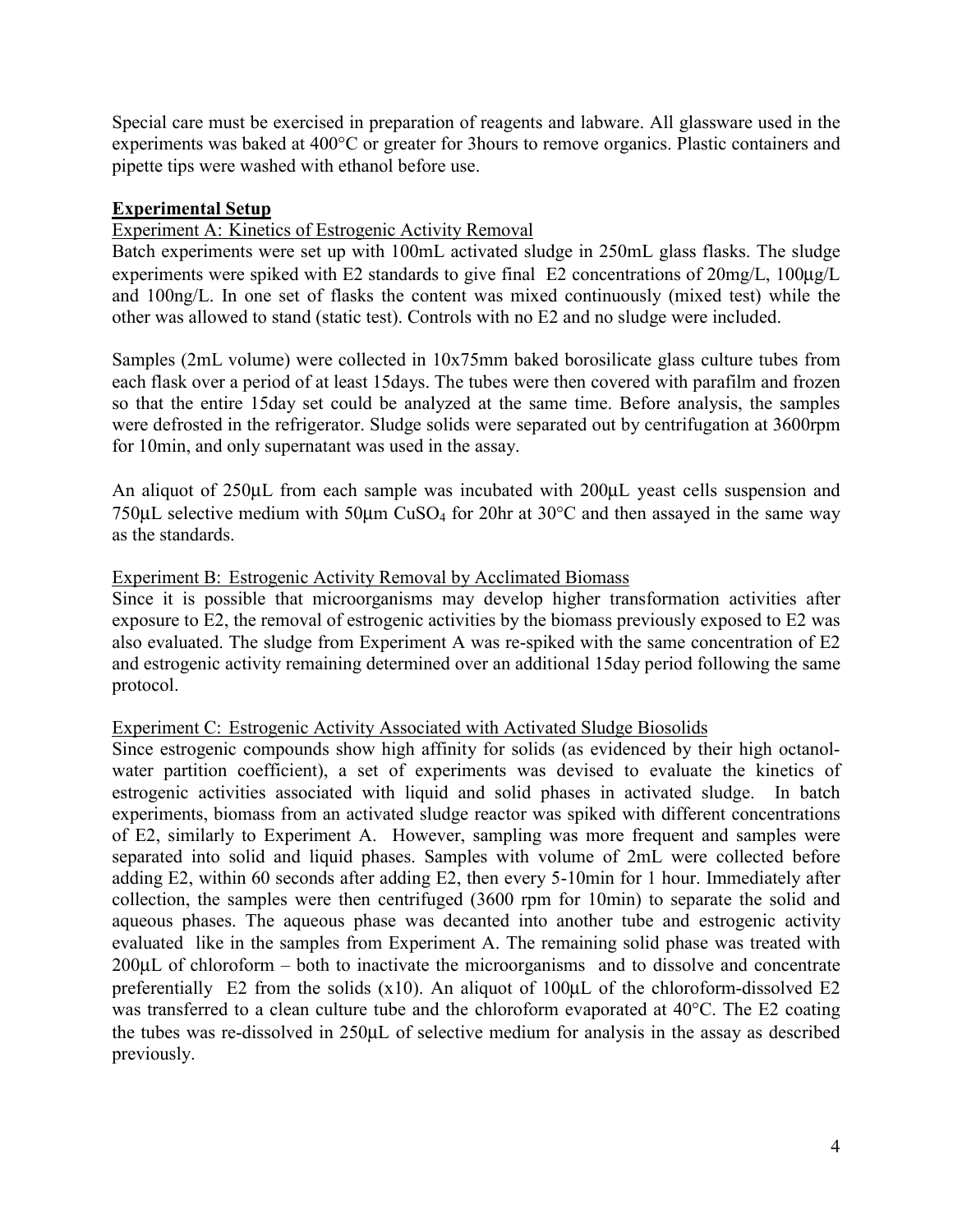#### Sludge characteristics

The sludge used for the experiments was obtained from laboratory bench-scale conventional activated sludge system. The sludge had volatile suspended solids concentrations of 0.4-0.7g/L with more than 70% VSS.

### **Results**

#### Experiments A and B: Kinetics of Estrogenic Activity Removal

Continuously mixed experiments spiked with 20mgE2/L (Fig. 3) showed little removal of estrogenic activity during the duration of the experiments with or without sludge. In the static experiment, an E2-equivalent concentration of less than 1mgE2/L observed in the sludge supernatant and the majority of E2 was probably associated with the sludge solids.

Experiments spiked with 100µgE2/L (Fig. 4) showed between 40 and 90% removal of estrogenic activity within 10 to 15 days after an initial lag of up to 10days. The time lag suggested the possible need for acclimatization of the sludge to E2. This was checked by re-spiking the sludge with an additional 100ug/L after the first set of experiments in Experiment B. When re-spiked, there was a shorter time lag and the activity leveled after about 10days corresponding to an E2 equivalent concentration below 0.2µg/L.

#### Experiment C: Estrogenic Activity Associated with Activated Sludge Biosolids

Further tests (Experiments C) estimated that within the first hour after E2 addition, up to twothirds of the estrogenic activity was associated with the sludge solids for E2 concentrations 100 µg/L and higher. The activity associated with solids showed at least 20% decrease within 60minutes, while the activity in the liquid phase changed little. This further emphasizes the enhancement of estrogenic activity by sludge solids.

#### **Background estrogenic activity**

The background activity of the sludge used for the experiments is an important factor, especially at low concentrations because the yeast assay is quite sensitive. Controls without sludge did not show much change in activity during the experiment period. For example, in the 100µg/L trials the activity in controls without sludge was  $0.27 \pm 0.12$  – an equivalent of  $9.8 \pm 3.2 \times 10^{-4}$  µgE2/L. With sludge, the background activity was lower at  $0.20\pm0.13$  or an equivalent of  $0.05\pm6x10^{-4}$ µgE2/L. The sludge used in the second trial had a higher initial background activity of 0.39 (0.24µgE2/L) and may explain the longer time taken to reduce the activity to below background levels.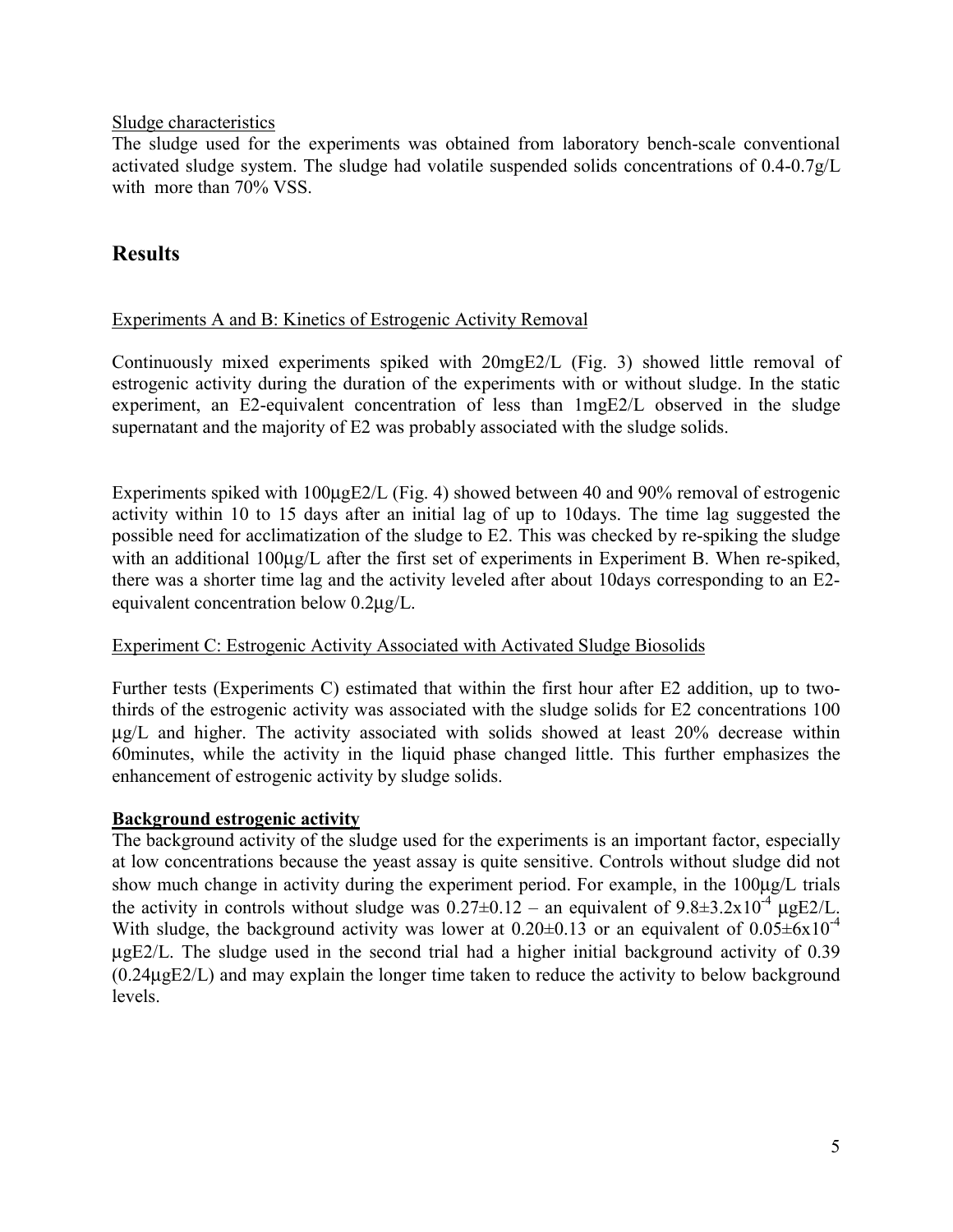#### **Conclusions**

The yeast estrogen assay can be used to evaluate estrogenic activities in activated sludge process. The assay showed a quantitative response for concentrations of 17-β estradiol (E2) from100ng/L to 100µg/L, with sensitivity as low as 0.03ngE2/L. Further enhancements should include preconcentration of the sample. In activated sludge, the experiments showed a measurable removal of total estrogenic activity within the test period of several days. Biomass acclimation is an important factor for faster removal of estrogenic activities. E2 strongly partitions into the biosolids in short time (minutes) thus contributing to fast removal from activated sludge effluent. Continuing work is looking at lower estrogen doses (100ngE2/L) and higher sludge biological solids concentrations (4 to 8g/L). It is expected that since estrogen is removed both by sorption to solids and microbial metabolism, increasing the solids concentrations should be able to remove the estrogenic activity more readily and more effectively in a shorter time frame.

### **References**

Activities (Feb 1997). *Yeast-based estrogen receptor assay*. http://www.ciit.org

- Arnold, S.F., M.K. Robinson, A.C. Notides, L.J.Guilette, Jr., and J.A. McLachlan (1996). *A yeast estrogen screen for examining the relative exposure of cells to natural and xenoestrogens*. Environ. Health. Perspect. 104(5):544-548.
- Coldham N.G., M. Dave, S. Sivapathasundaram, D.P. McDonnell, C. Connor, and M.J. Sauer (1997). *Evaluation of a recombinant yeast cell estrogen screening assay*. Environ. Health Perspect. 105(7):734-742.
- Johnson, A.C., A. Belfroid, and A. Di Corcia (2000). *Estimating steroid inputs into activated sludge treatment works and the observations on their removal from the effluent*. Sci. Total Environ. 256(2000):163-173.
- Klein, K.O., J. Baron, M.J. Colli, D.P. McDonnell, and G.B. Cutler, Jr. (1994). *Estrogen levels in childhood determined by an ultrasensitive recombinant cell bioassay*. J. Clin. Invest. 94:2475-2480.
- MIC 328. (Jun 2001). Course notes. http://microvet.arizona.edu
- Picard, D. (2001). Personal communication.
- Routledge, E.J. and J.P. Sumpter (1996). *Estrogenic activity of surfactants and some of their degradation products assessed using a recombinant yeast screen*. Environmental Toxicology and Chemistry. 15(3):241-248.
- Ternes, T.A., M. Stumpf, J. Mueller, K. Haberer, R.D. Wilken, and M. Servos (1999). *Behavior and occurrence of estrogens in municipal sewage treatment plants – I. Investigations in Germany, Canada and Brazil*. Sci. Total Environ. 225:81-90.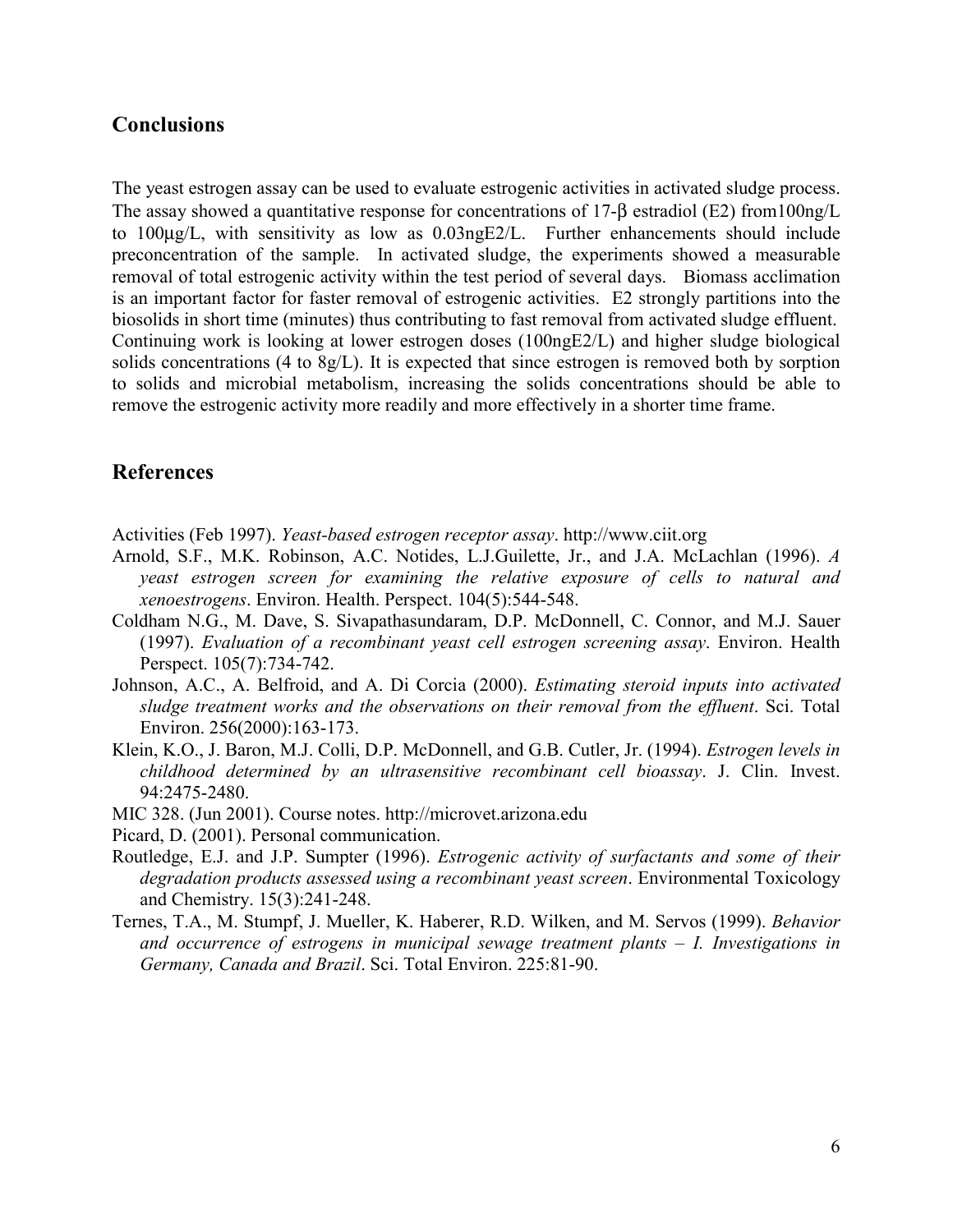

**Fig. 1:** Yeast-based estrogen receptor assay (Adapted from Activities Feb 1997)

The human estrogen receptor is expressed from its expression plasmid in an inactive form **[1]**. Binding of estrogen or chemical ligand to the estrogen receptor results in dimerization and activation of the receptor to a form capable of binding to estrogen responsive elements on the promoter of the reporter plasmid **[2]**, resulting in the production of the enzyme betagalactosidase **[3]**. Beta-galactosidase converts the chromogenic substrate ortho-nitrophenyl beta-D- galactopyranoside (ONPG) into a yellow product, ortho-nitrophenol (ONP), which can be measured by absorbance **[4]**.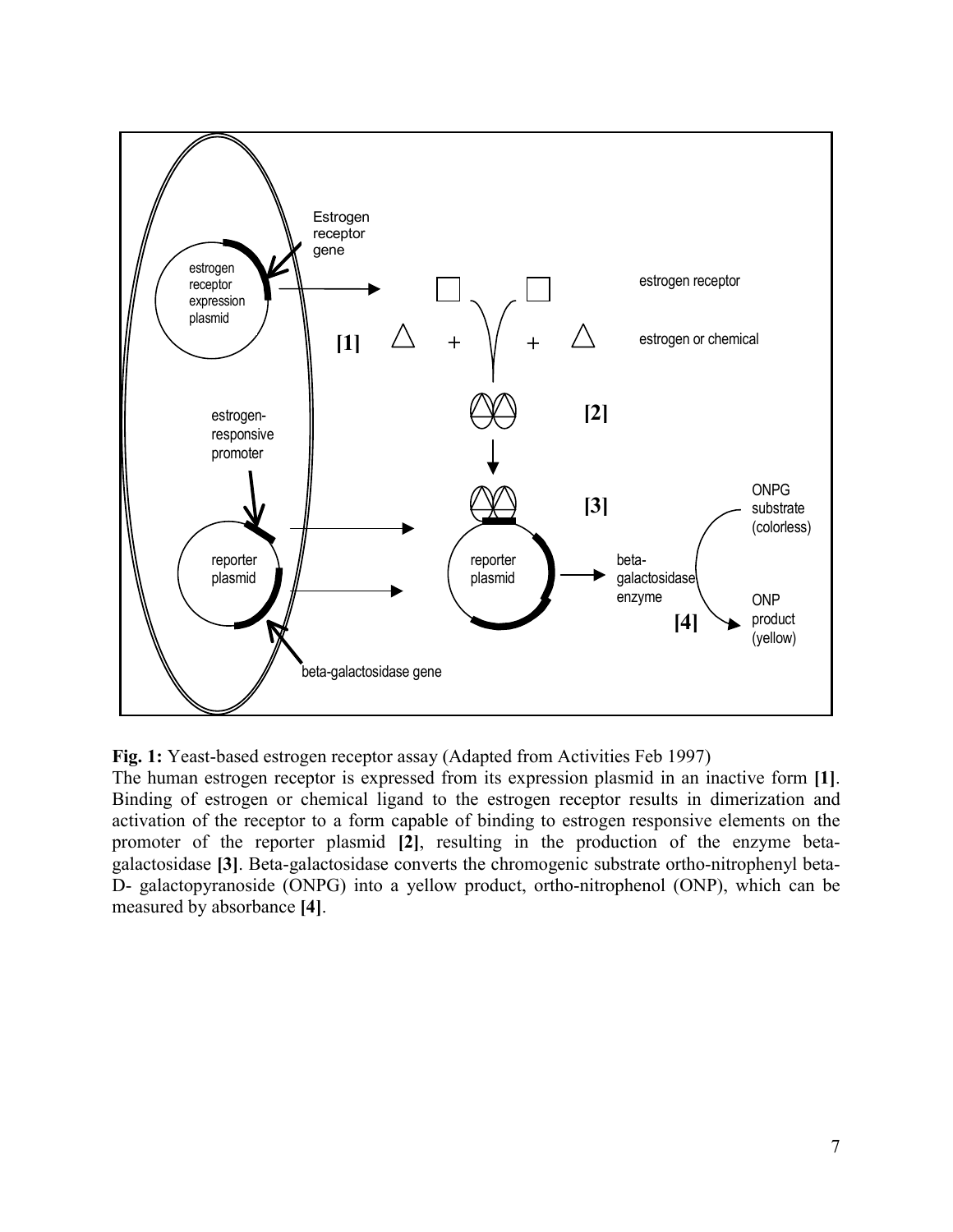

**Fig. 2:** Standard dose-response curve.

The beta–galactosidase enzyme activity ratio is defined as,

Activity Ratio = [measured activity at given concentration]:[maximum activity measured in assay of standards]. Maximum activity was 0.1336±0.0308µmolONP/min-mLYWS.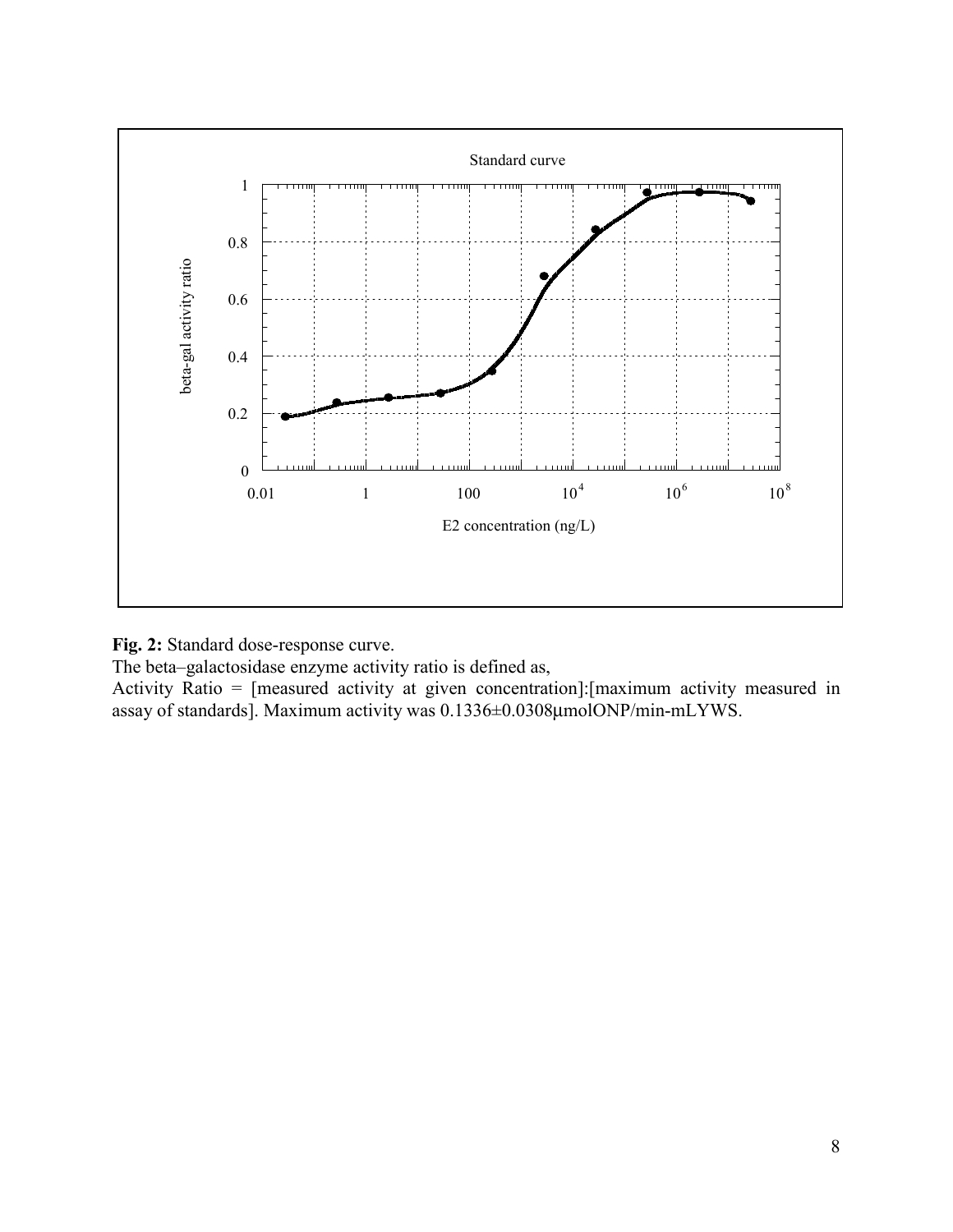

**Fig. 3:** Removal of total estrogenic activity over time with a 20mgE2/L dose. Note that samples with activated sludge (AS) showed some reduction of measured activity with time after 7-8 days although measured activity remains high.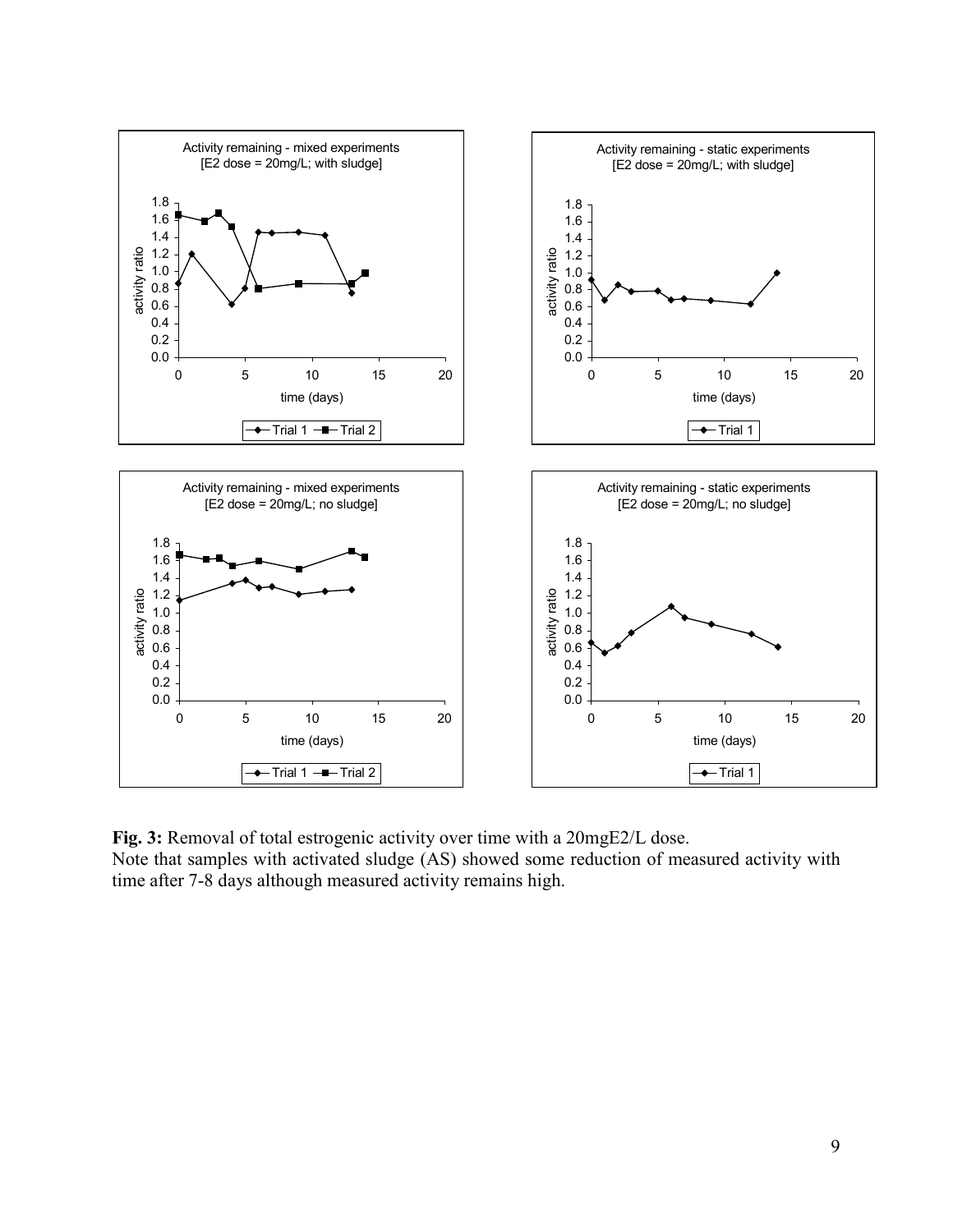

**Fig. 4:** Removal of total estrogenic activity over time with a 100µgE2/L (0.1mg/L) dose. Note that samples with activated sludge (AS) showed some reduction of measured activity with time after 8-10days, while experiments with no sludge showed little removal over time. Respiked sludge did not show maximum activity, implying more ready removal.